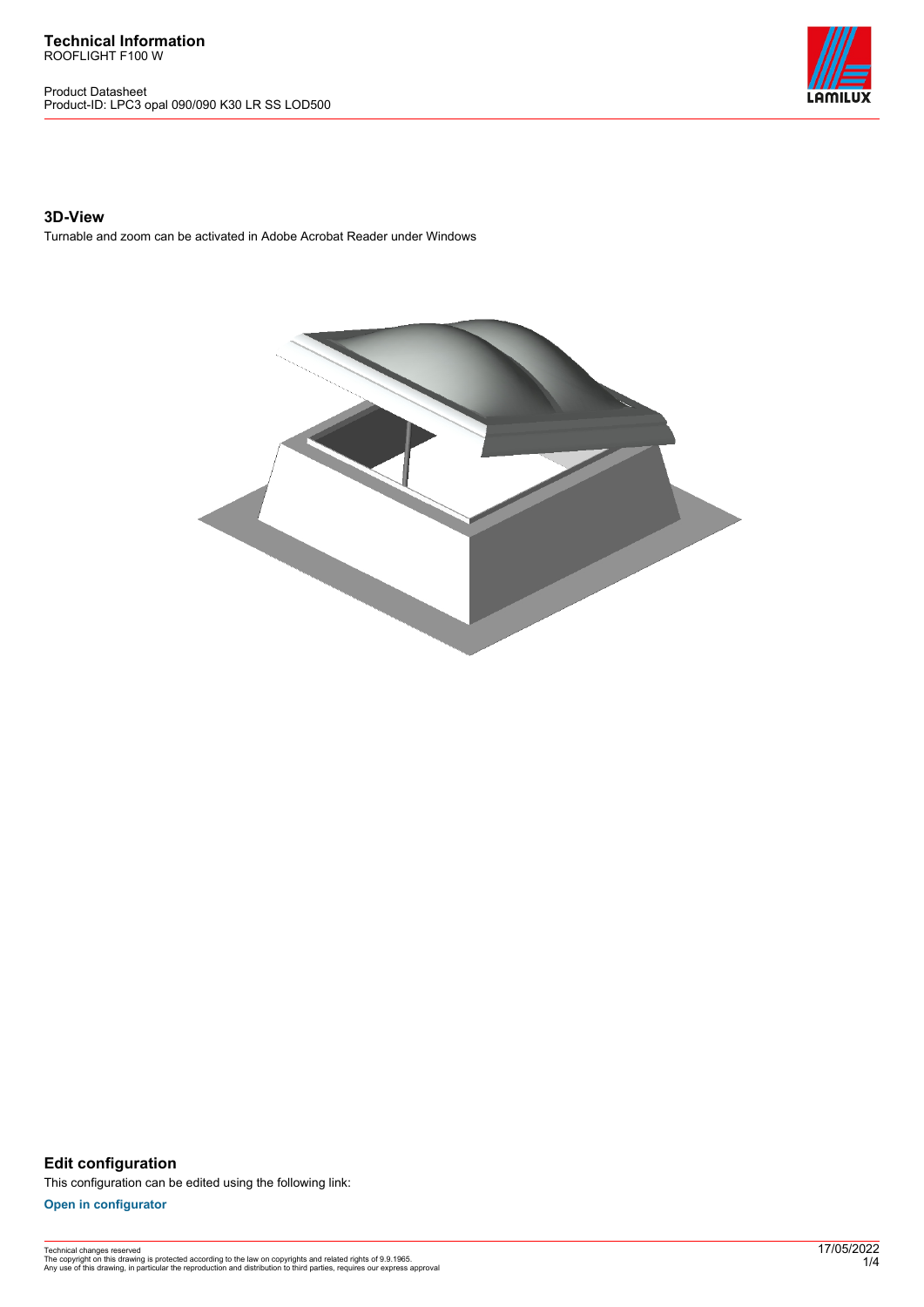Product Datasheet Product-ID: LPC3 opal 090/090 K30 LR SS LOD500



# **Product Features**

| <b>Attribute</b>                               | <b>Value</b>                                                                 |
|------------------------------------------------|------------------------------------------------------------------------------|
| ROOFLIGHT F100 W                               |                                                                              |
| product ID                                     | LPC3 opal 090/090 K30 LR SS LOD500                                           |
| level of detail                                | <b>LOD 500</b>                                                               |
|                                                | lower LOD value = simplified selection and reduced                           |
|                                                | geometry                                                                     |
| <b>UPPER PART</b>                              |                                                                              |
| order size, top roof edge size (OKD) [cm]      | 90 / 90                                                                      |
| clear dimension (LM) [cm]                      | 72/72                                                                        |
| exit hatch                                     | no exit hatch                                                                |
| glazing                                        |                                                                              |
| heat transition Ut [W/m <sup>2</sup> K]        | $1.8 - 2.0$                                                                  |
| material                                       | dome impact-resistant, high temperature resistant                            |
| transparency                                   | opal                                                                         |
|                                                | triple glazing                                                               |
| <b>UPSTAND</b>                                 |                                                                              |
| type of upstand                                | GRP upstand                                                                  |
| height [cm]                                    | 30                                                                           |
| features                                       |                                                                              |
| better heat insulation upstand                 | no                                                                           |
| suspension lip for storage of the roof line    | no                                                                           |
| PVC rail                                       | no                                                                           |
| heat insulated foot flange                     | no                                                                           |
| <b>DRIVE</b>                                   |                                                                              |
| type of drive                                  | 24 V                                                                         |
| type of drive                                  | spindle drive                                                                |
| lifting height of the drive [mm]               | 300                                                                          |
| YOUR CONFIGURATION HAS THE FOLLOWING QUALITIES |                                                                              |
| OKD width                                      | 90 cm                                                                        |
| OKD length                                     | 90 cm                                                                        |
| LM width                                       | 72 cm                                                                        |
| LM length                                      | 72 cm                                                                        |
| height of upstand                              | 30 cm                                                                        |
| thermal transition Ut                          | ca. 2.0 W/(m <sup>2</sup> K)                                                 |
| noise insulation level Rw,p                    | ca. 21 dB                                                                    |
| light transmission T                           | ca. 42 %                                                                     |
| energy transmission g                          | ca. 42 %                                                                     |
| opening devices                                | spindle drive                                                                |
| lifting height                                 | 300 mm                                                                       |
| voltage                                        | 24 V                                                                         |
| product standard                               | <b>EN 1873</b>                                                               |
| fall-through protection                        | fall-through proof for one year from production ((according<br>to GS BAU 18) |
| construction material class upstand            | E (according to EN 13501-1)                                                  |
| construction material class glazing            | E, d0 (nach EN 13501-1)                                                      |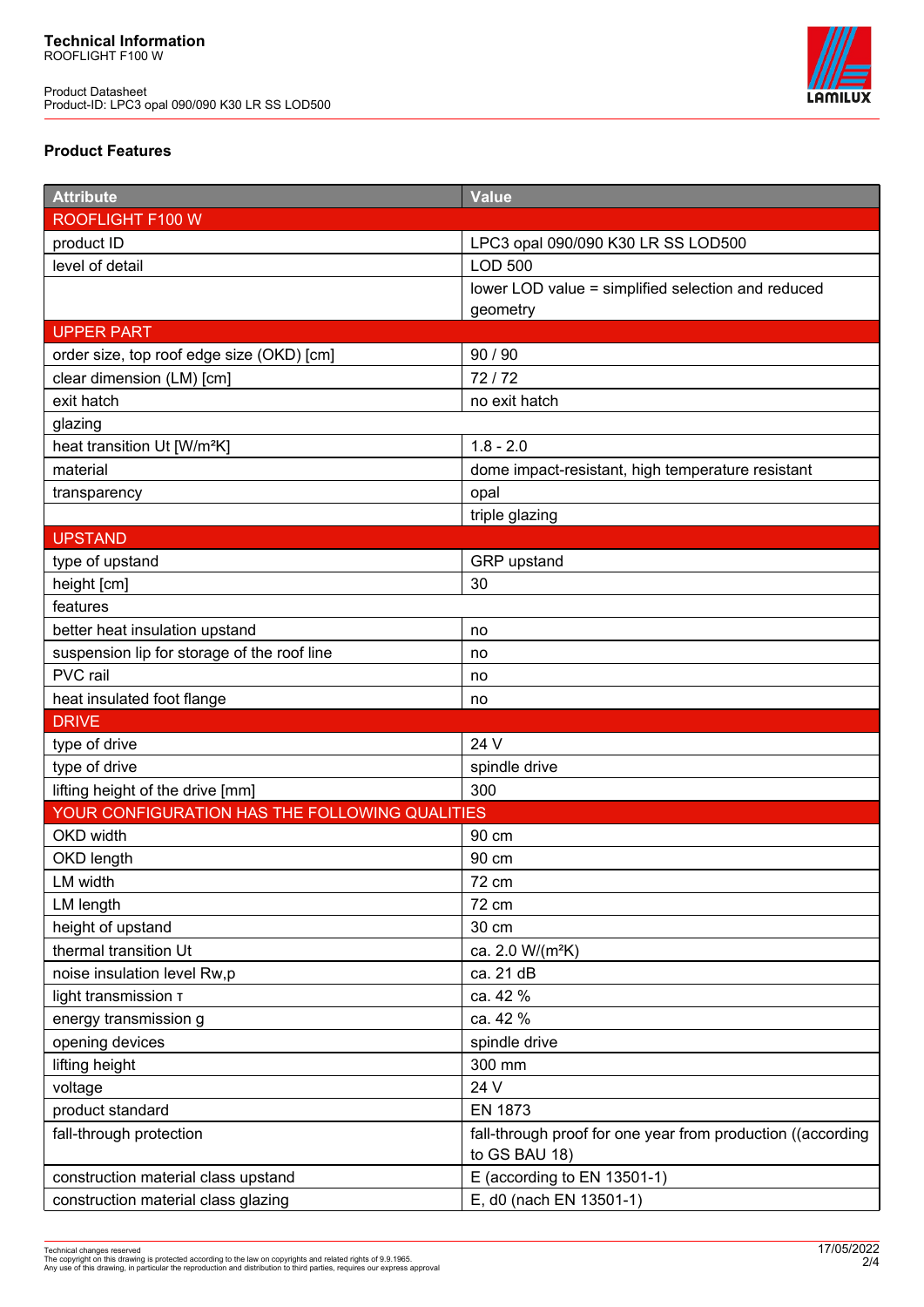#### **Technical Information** ROOFLIGHT F100 W

Product Datasheet Product-ID: LPC3 opal 090/090 K30 LR SS LOD500



| <b>Attribute</b>                                    | Value <sup>1</sup>              |
|-----------------------------------------------------|---------------------------------|
| hail resistance class (glazing, tightness)          | HW3 (according to VKF standard) |
| hail resistance class (glazing, light transmission) | HW3 (according to VKF standard) |